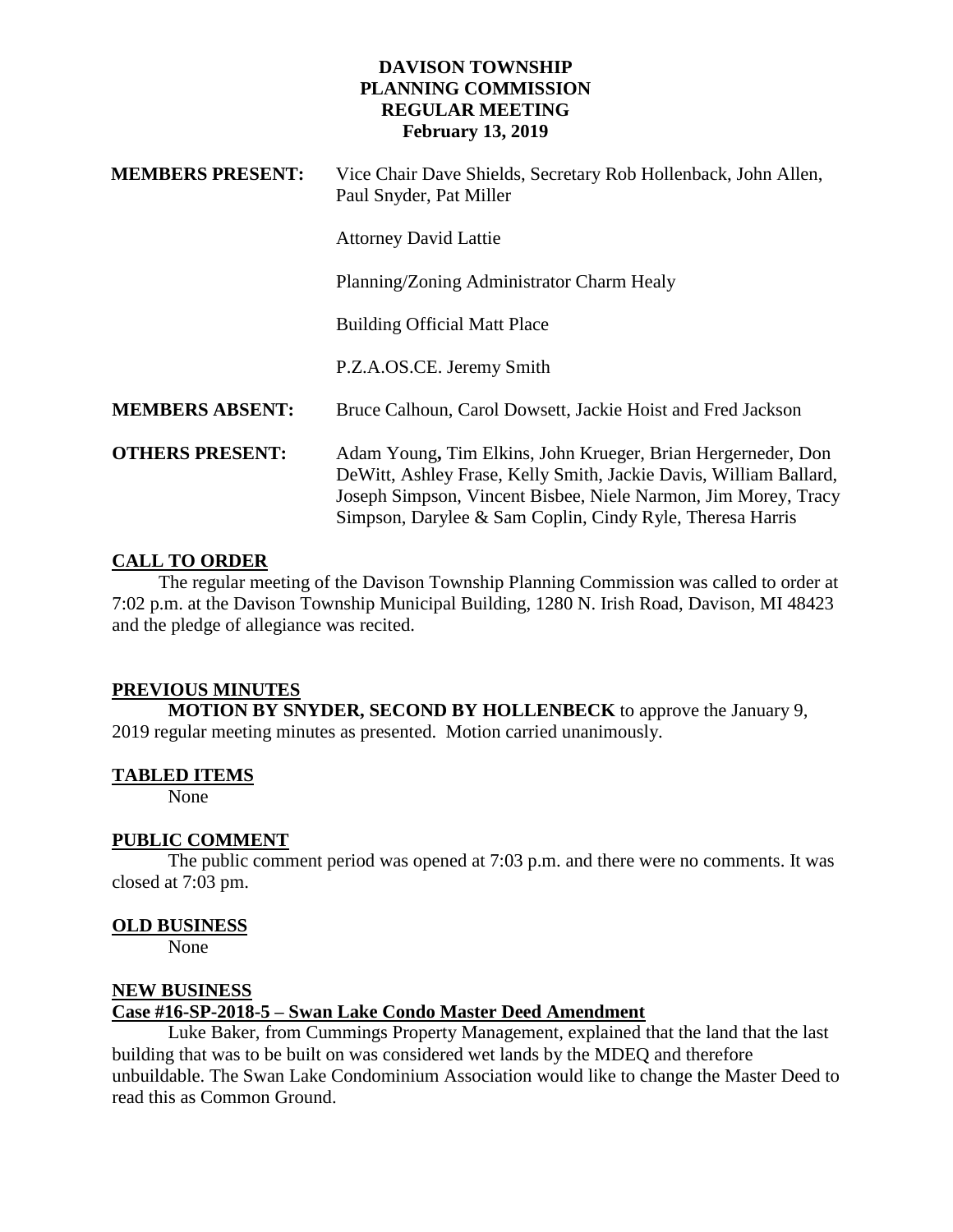# **DAVISON TOWNSHIP PLANNING COMMISSION REGULAR MEETING February 13, 2019**

Jeremy gave the Administrative review recommending support based on:

- the revised layout complies with the requirements for condominiums in the Davison Township Zoning Ordinance and has been approved by the Davison Township Attorney,
- the building site is undesirable for building due to the proximity to the large low land area, and
- Davison Township approval is contingent on the approval of the Swan Lake Condominium Association, which will take place at their next board meeting in May, 2019.

**MOTION BY SNYDER, SECOND BY ALLEN** to approve Case #16-SP-2018-5 as presented. Motion carried unanimously.

# **Case #16-RZ-88 – CR Lapeer LLC Rezoning 10129 Lapeer Road**

Kelly Smith, representative for CR Lapeer LLC, stated they would like to rezone the property at 10129 Lapeer Road from Residential Urban Single Family to General Commercial, in order to open business offices.

Jeremy gave the Administrative review recommending support to the Davison Township Board of Trustees based on:

- the requested zoning is compatible with the surrounding land uses and
- the future land use for this parcel is recommended for General Commercial.

Tracy Simpson asked if this were to affect her property to the west, will a fence be mandated to be erected. Charm said that when the site plan is reviewed landscaping will most likely be requested.

**MOTION BY MILLER, SECOND BY SNYDER** to recommend approval of Case #16- RZ-88 to the Davison Township Board of Trustees based on the Administrative Review as presented. Motion carried unanimously.

# **Case #16-RZ-87 – Rezoning 05-09-100-017 & 05-09-100-018**

Jeremy gave the Administrative review, stating the applicant is requesting to rezone 2 vacant parcels on N. Gale Rd. just south of the railroad track from General Manufacturing to Limited Manufacturing. The property combined is approximately 53.2 on N. Gale Rd. on the east side, between Davison Rd., and Court St. having 452 feet of combined frontage on Gale Rd. and is 2,600 feet deep. The Future Master Plan recommends Industrial for this area and the Planning Department would support a recommendation for approval based on:

- the requested zoning is compatible with the surrounding land uses and
- reducing the zoning district from  $M-2$  to  $M-1$  minimizes the impact on surrounding properties